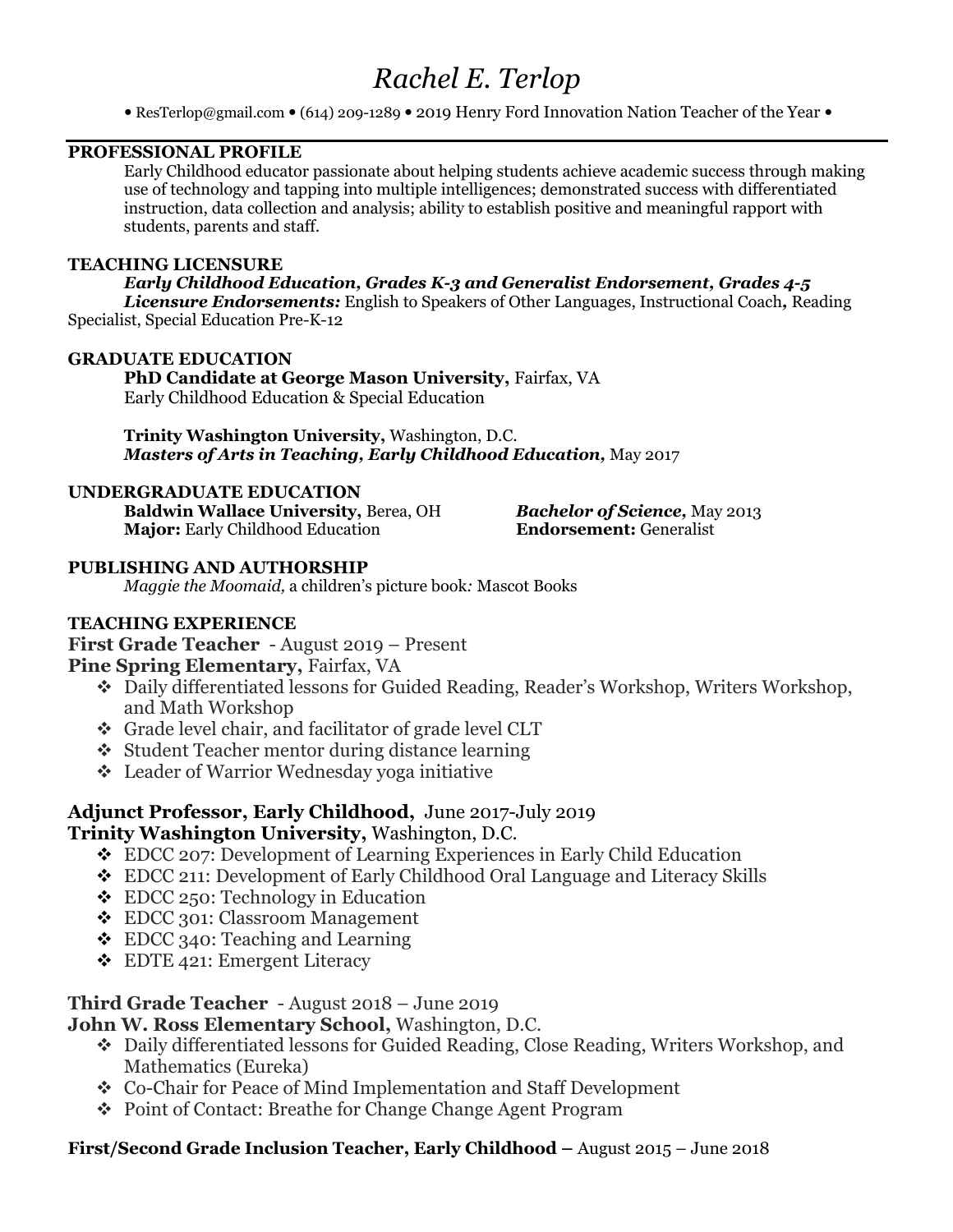# **Amidon-Bowen Elementary School,** Washington, D.C.

- v Daily differentiated lessons for Guided Reading, Close Reading, and Mathematics (Eureka)
- $\div$  Differentiated center activities, ELA and Math, for students based on data collection
- $\bullet$  Collaborated with grade level partner teachers, and Special Education teachers, during weekly Professional Development (LEAP)
- v Co-Chair of Culture and Climate, Hospitality Committee and STEM Night
- v Professional development for City Year Corp members on teaching to multiple intelligences

#### **Self-Contained Autism Teacher, Early Childhood –** June 2016 – July 2016 **Amidon-Bowen Elementary School,** Washington, D.C.

- $\div$  Planned center activities for students based around IEP needs
- $\bullet$  Collaborated with five paraprofessionals to ensure IEP goals were used to drive instruction, and data was collected on a daily basis

# **Year 3 Form Teacher, Early Childhood –** August 2014 – July 2015

# **Kenton College Preparatory School,** Nairobi, Kenya

- $\cdot$  Planned and carried out lessons for all major subject areas, including Art and Social Skills, whilst aligning to IAPS Standards and British National Curriculum
- $\bullet$  Differentiated instruction within lessons, accommodating all documented needs
- v Participated in weekly Professional Development meetings with Year 3 and Junior School team members to enhance learning experiences
- $\cdot$  Planned and carried out Junior and Senior school activities; ballroom dancing and singing
- v Co-lead of props in the Senior School production of *Bugsy Malone*

#### **Long Term Substitute, Early Childhood, Grade 5 –** April 2014 – June 2014 **Liberty Elementary School,** Frederick, MD

- $\div$  Planned and carried out lessons for all major subject areas using the Common Core Curriculum
- $\bullet$  Participated in weekly Professional Learning meetings with Grade 5 team members

#### *Teacher, 4 Year Old Kindergarten* August 2013 - March 2013 *Green Bay, WI* **Howard Suamico School District Partnership Program**, **Good Shepherd Preschool**

- $\bullet$  Implemented the Gradual Release of Responsibility teaching model for student independence
- $\bullet$  Collaborated on a regular basis with a co-teacher and team of 4K teachers within the school
- $\bullet$  Participated in PLCs with surrounding schools to build foundation skills for the Creative Curriculum
- v Communicated with parents about student progress through weekly newsletters, social media, e-mails and personal conferences

# **PROFESSIONAL DEVELOPMENT**

# **Limited Resource Teacher Training (LRTT) Fellowship,** July 2019, *Bwindi, Uganda*

- One month spent in classrooms of the Kanugu District in Bwindi, Uganda
- $\cdot$  100 hours of professional development around academic coaching observation, and feedback cycles.
- Collaborates with 25 other fellows to design and hold 20+ hours of professional development for the teachers in the district around mindset, climate for learning, and instructional strategies

# **Breathe For Change,** *Wellness Champion*

- v 200-Hour Certified Yoga Teacher (200-CYT) through Yoga Alliance
- $\cdot$  Trained in incorporating movement and mindfulness into classroom environment
- v 2018 Summer Cohort Washington, D.C. SEL Co-Leader
- $\div$  Change Agent Program Participant (2018-19)

# **LEADERSHIP ACTIVIITES**

# **Presenter at the Opening Minds Conference,** February 2020**,** Chicago, IL

 $\bullet$  Gross motor movement can positively impact student's ability to decode words - by pairing a letter with a keyword, picture, sound, and movement, students are more able to retain decoding information

# **Presenter at NCCE Conference (2018, 2019, 2020),** Seattle, WA